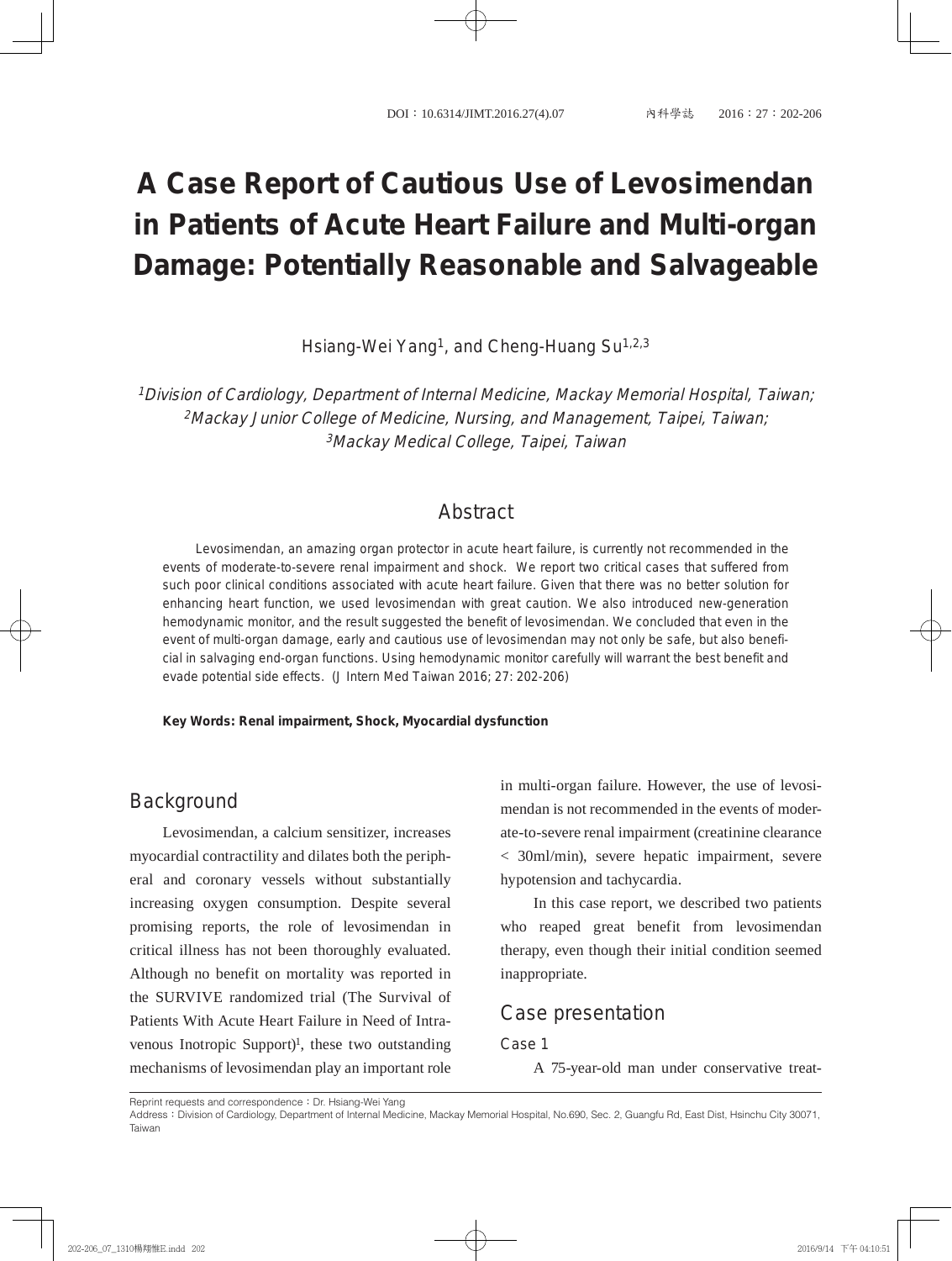ment for NSTEMI (non-ST segment elevation myocardial infarction) and gastrointestinal bleeding had acute decompensated heart failure and acute kidney injury initially. Even under full support of ventilator, oxygenation was still poor. The echocardiography showed global hypokinesis and the LVEF (left ventricular ejection fraction) was 42%. His serum troponin-I level elevated to 68.17ng/ml, BNP (B-type natriuretic peptide) was 2300pg/ml, and creatinine rose to 2.3 mg/dl. We performed the AESCULON, a noninvasive cardiac output electrical cardiometry, which predict patient's hemodynamic by the changes of bioelectrical impedance, and its data revealed hemodynamic compromise of cardiac origin. The CI (cardiac index) was 2.99, SV (stroke volume) was 40.8 ml, and blood pressure was 90/64 mmHg.

Due to extreme high risk of emergent cardiac catheterization or other invasive procedure, levosimendan was prescribed immediately. In face of hypotension, the infusion dosage decreased from 0.1 mcg/kg/min to 0.05 mcg/kg/min. We even held the infusion when blood pressure dropped to 80/62 mmHg. What's comforting is that the hemodynamic data showed preserved heart function (CI 3.01, and SV 42.0ml when holding infusion), so we still kept low dose infusion (0.05 mcg/kg/min). His urine amount increased dramatically, and the pulmonary edema resolved. No significant chest pain or severe arrhythmia occurred. Coronary angiography one week later revealed the left anterior descending artery and the right coronary artery critical lesions, and intervention was done uneventfully. We had a follow-up echocardiography three months later, and the LVEF had improved to 52%.

#### Case 2

A 60-year-old man suffered from severe sepsis after chemotherapy for lung cancer. There was shock with multiple organ damage, including respiratory failure, hepatic failure (total bilirubin 10.8 mg/dl), kidney damage (creatinine rose to 5.10 mg/

dl), and pancytopenia. Acute myocarditis was also diagnosed by positive cardiac markers, ST segment elevation on electrocardiogram, but patent coronary angiography. The echocardiography showed severe hypokinesis (LVEF: 30%). AESCULON data suggested sepsis with low cardiac output. (Systemic vascular resistance 993 dyne•s/cm<sup>5</sup>, cardiac index was 3.53 and stroke volume was 43.2 ml.) Under moderate dosage of vasopressor treatment (Norepinephrine 0.23mcg/kg/min), the blood pressure could be scarcely maintained at acceptable range, but tachycardia with atrial fibrillation developed.

We tried adding levosimendan at moderate infusion rate (0.1 mcg/kg/min), and it surprisingly didn't affect blood pressure. Tachycardia subsided with SV improved soon (62.7ml on the next day and 66.5ml on the third day). Vasopressors were tapered off after 2 days, and the CI improved without drop of SVR (CI was 4.04, and SVR was 762 dyne•s/cm<sup>5</sup> on the third day). Follow-up echocardiography on the third day showed improving systolic function (LVEF: 40%), and it reverted to normal (55%) two weeks later. Although immunosuppression caused some difficulties in infection control, his renal function completely returned to normal (creatinine 0.92 mg/dl) three weeks later.

#### **Discussion**

The successful recovery of our cases may be attributed to the rapid revival of end-organ functions, for we know multi-organ failure is a vicious cycle, and severe heart failure often comes along with renal failure. In the past, levosimendan therapy was considered controversial in critically ill patients because of renal dysfunction, and severe renal impairment (creatinine clearance <30 ml/min) is thought to be contraindicated. On the contrary, cautious use of levosimendan may be reasonable since the longer half-life of its metabolites, OR-1855 and OR-1896, can prolong its effects in patients of renal failure without sequelae.<sup>2</sup> Besides, levosimendan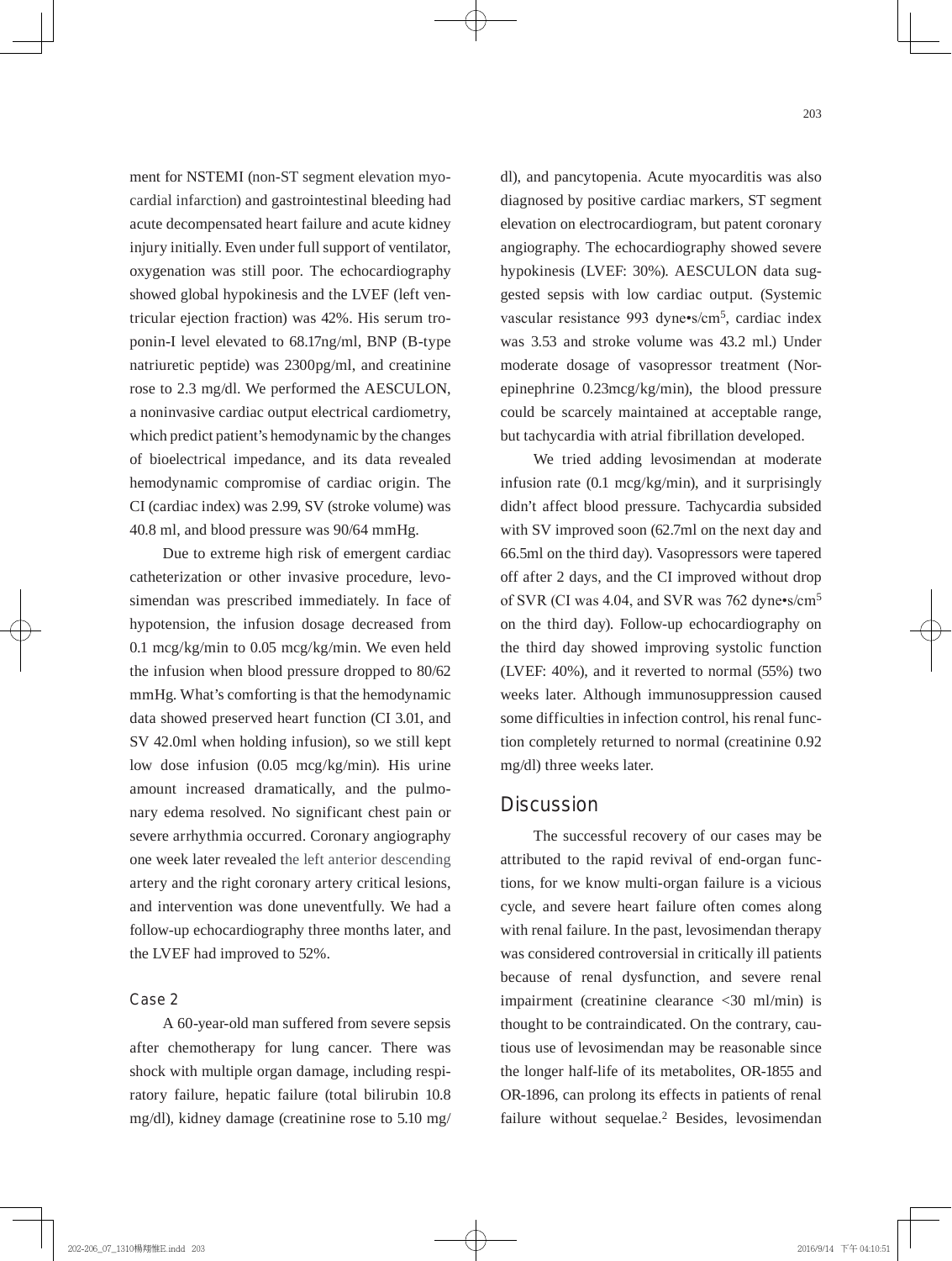could be regarded as a savior of renal function. The preglomerular vasodilation effect of levosimendan may increase renal function.3 A randomized control study by Hou et al on 66 patients demonstrated great improvement of renal function after continuous infusion for 24 hours.4 In our case reports, both patients had very poor renal condition during shock. The estimated creatinine clearance rate was 20.4 ml/min in case 1, and 16.9 ml/min in case 2 by Cockcroft-Gault formula, which was much worse than the average of Hou's study population (39.4 ml/min).4 Since acute kidney injury is only a temporary sequela, the benefits of early levosimendan use may overweigh its potential adverse effects on renal function. Recently, a study had been started on the effect of Levosimendan in Acute Kidney Injury (LAKIS, NCT01720030).

The other contraindication of levosimendan use is shock, because it causes vasodilatation. However, both experimental and clinical studies have shown that levosimendan can improve cardiac function during septic shock.<sup>5</sup> Its anti-inflammatory effects can reduce the release of proinflammatory cytokines.6 Levosimendan has also been studied in patients with severe septic myocardial dysfunction, showing better outcomes compared to Dobutamine.7 A meta-analysis of seven small randomized trials revealed that levosimendan may reduce mortality in patients with severe sepsis and septic shock, compared to conventional inotropic therapy.<sup>8</sup> However, this meta-analysis couldn't tell us specifically whether it is more beneficial for patients with severe heart failure and renal failure. On the other hand, in our second case, levosimendan demonstrated a powerful and safe effect on a patient with septic shock, fulminant myocarditis, hepatic failure, and renal failure. In this case, norepinephrine had been infused before the use of levosimendan, which made the use of levosimendan more controversial. (And currently, severe hypotension is a contraindication of the use of levosimendan) Levosimendan

is a calcium sensitizer that can accelerate the velocity of calcium signal propagation, and finally preserving myocardial contractility.9 Therefore, in our case, even though sepsis had resulted in multiorgan failure, the cautious use of levosimendan may sometimes be life-saving. Most promisingly, the LeoPARDS Clinical trial (Levosimendan for the Prevention of Acute oRgan Dysfunction) is still ongoing and may provide more information in the future.

Currently, the contraindication of levosimendan was established since 2006, but experience of using levosimendan had make something difference in this decade. The advanced hemodynamic monitor is the powerful weapon to guard the clinical influence of its side effect, such as hypotension. In a very brief time, we can decide if levosimendan could be kept used or not.

## **Conclusion**

Our case report showed that cautious use of levosimendan may have great benefit in critically ill patients. Whether or not levosimendan is contraindicated during acute kidney injury should warrant more investigations. Even in the event of multiorgan damage, levosimendan may play the role of organ protector, if used sparingly and be monitored carefully.

# References

- 1. Mebazaa A, Nieminen MS, Packer M, et al. Levosimendan vs dobutamine for patients with acute decompensated heart failure: the SURVIVE Randomized Trial. JAMA 2007; 297: 1883-91.
- 2. Puttonen J, Kantele S, Kivikko M, et al. Effect of severe renal failure and haemodialysis on the pharmacokinetics of levosimendan and its metabolites. Clin Pharmacokinet 2007;46:235-46.
- 3. Bragadottir G, Redfors B, Ricksten SE. Effects of levosimendan on glomerular filtration rate, renal blood flow, and renal oxygenation after cardiac surgery with cardiopulmonary bypass: a randomized placebo-controlled study. Crit Care Med 2013; 41: 2328-35.
- 4. Hou ZQ, Sun ZX, Su CY, et al. Effect of levosimendan on estimated glomerular filtration rate in hospitalized patients with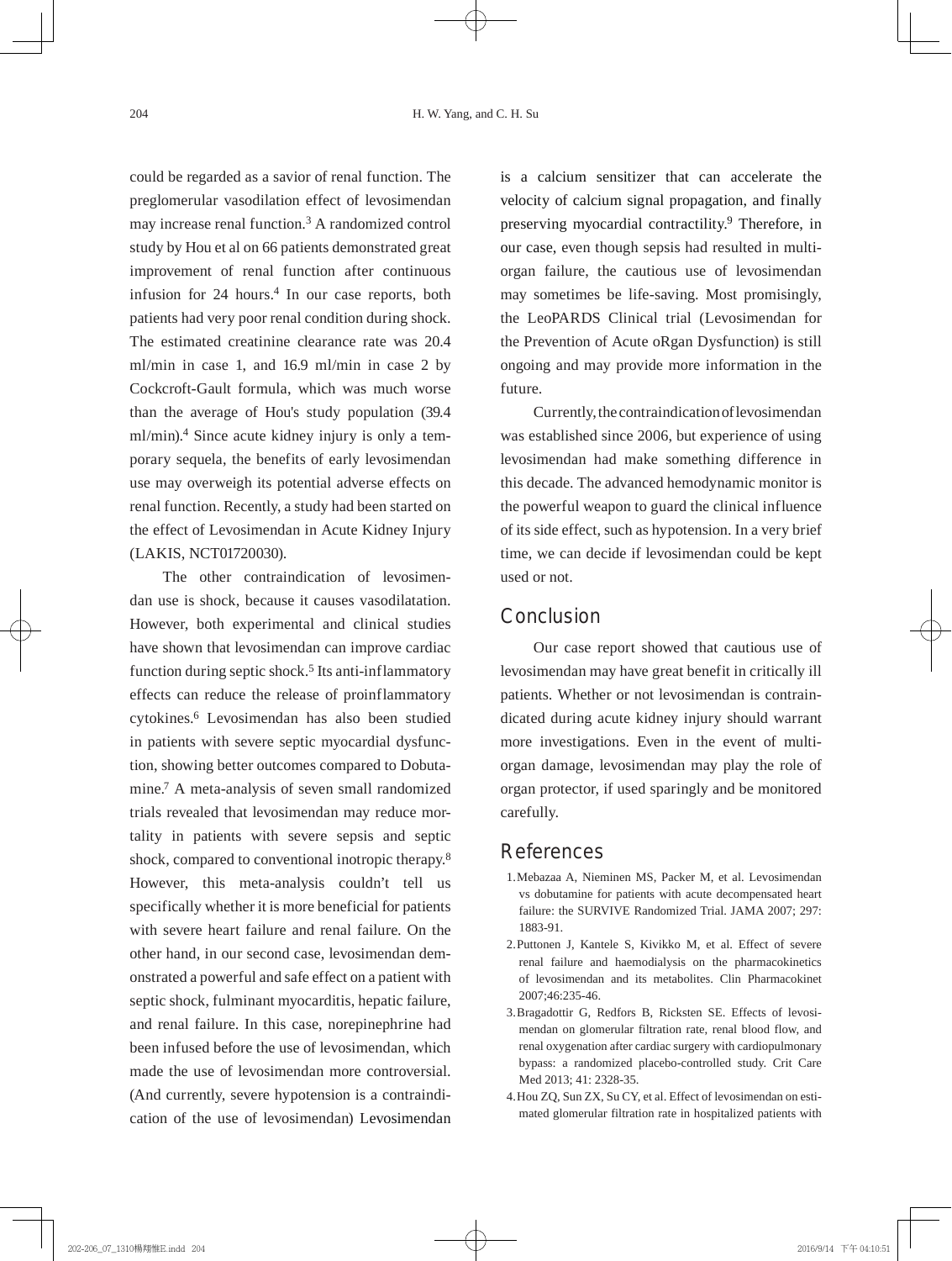decompensated heart failure and renal dysfunction. Cardiovascular Therapeutics 2013; 31: 108-14.

- 5. Pierrakos C, Velissaris D, Franchi F, Muzzi L, Karanikolas M, Scolletta S. Levosimendan in critical illness: a literature review. J Clin Med Res 2014; 6: 75-85.
- 6. Parissis JT, Adamopoulos S, Antoniades C, et al. Effects of levosimendan on circulating pro-inflammatory cytokines and soluble apoptosis mediators in patients with decompensated advanced heart failure. Am J Cardiol 2004; 93: 1309-12.
- 7. Morelli A, De Castro S, Teboul JL, et al. Effects of levosimendan on systemic and regional hemodynamics in septic myocardial depression. Intensive Care Med 2005; 31: 638-44.
- 8. Zangrillo A, Putzu A, Monaco F, et al. Levosimendan reduces mortality in patients with severe sepsis and septic shock: a meta-analysis of randomized trials. J Crit Care 2015; 30: 908-13.
- 9. Milligan DJ, Fields AM. Levosimendan: calcium sensitizer and inodilator. Anesthesiol Clin 2010; 28: 753-60.